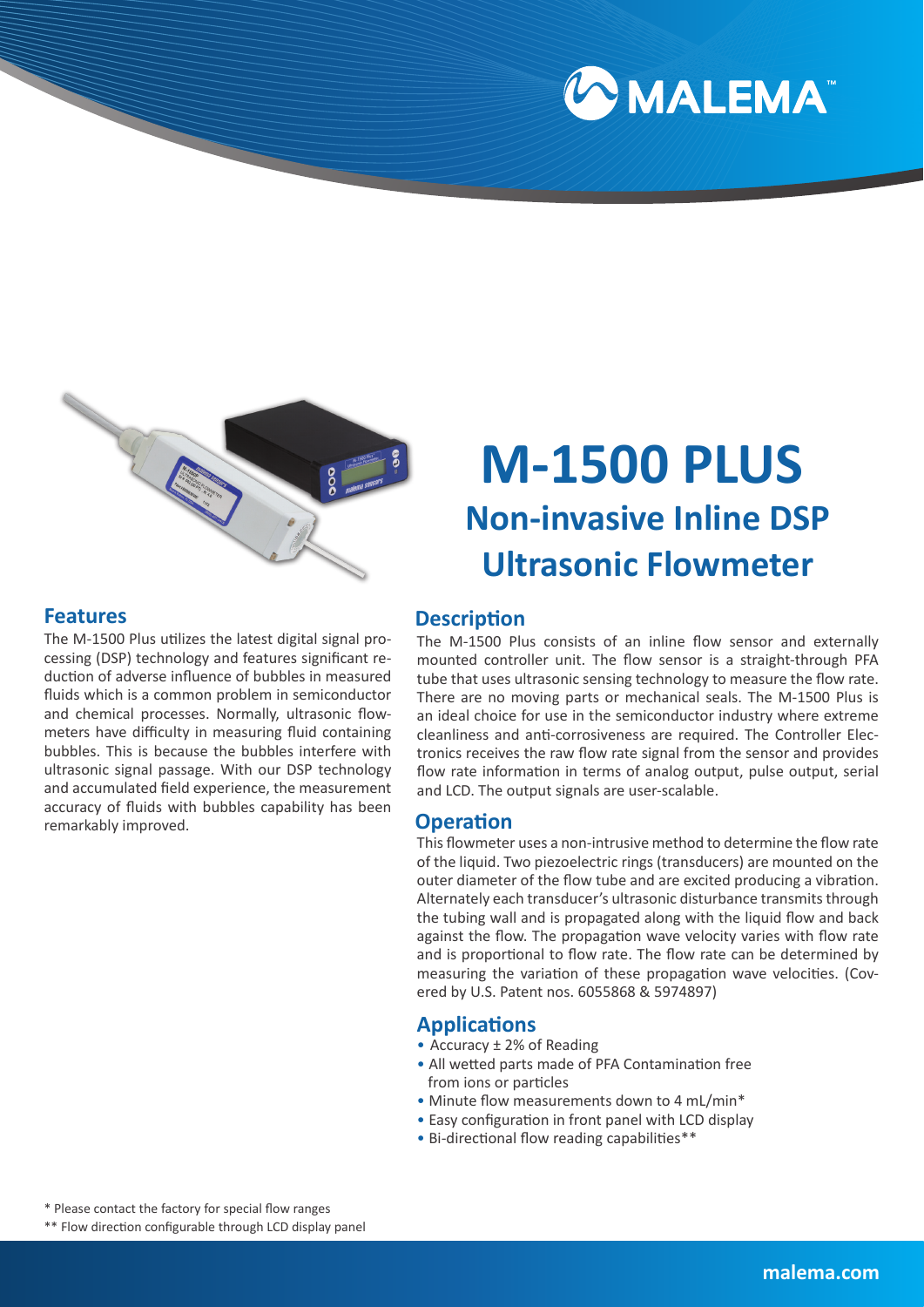## **Performance Specification**

| Flow Range*   | 4 to 600 mL/min                           |  |  |  |
|---------------|-------------------------------------------|--|--|--|
|               | ± 2% R.D. for flow rates over 50 mL/min   |  |  |  |
| Accuracy**    | ± 1 mL/min for flow rates under 50 mL/min |  |  |  |
| Repeatability | ± 0.5%                                    |  |  |  |

\* Please contact the factory for special flow ranges

\*\* Special calibration is available upon request

### **Functional Specification**

| Analog                            | Current | Isolated 4 - 20 mA (Maximum load resistance of 500 Ω) current output                |  |  |  |  |
|-----------------------------------|---------|-------------------------------------------------------------------------------------|--|--|--|--|
| Output                            | Voltage | 0 to 10 VDC                                                                         |  |  |  |  |
| <b>Pulse Output</b>               |         | Isolated Open Collector (15 VDC, 15 mA)<br>Frequency of 1 kHz at 100% of full scale |  |  |  |  |
| Low Flow Cut-off                  |         | User settable                                                                       |  |  |  |  |
| <b>Power Supply</b>               |         | 12 - 36 VDC                                                                         |  |  |  |  |
| <b>Power Consumption</b>          |         | 5 W continous (1.5 A on start-up)                                                   |  |  |  |  |
| Ambient Temperature               |         | 32 - 115 °F (0 - 46 °C)                                                             |  |  |  |  |
| <b>Fluid Temperature</b>          |         | 50 - 140 °F (10 - 60 °C)                                                            |  |  |  |  |
| <b>Maximum Operating Pressure</b> |         | 70 psig                                                                             |  |  |  |  |

## **Sensor Material Specifications**

| <b>Enclosure Classification</b> | IP56 / NEMA 4X                     |
|---------------------------------|------------------------------------|
| Cable Material                  | PTFE jacketed cabling              |
| Cable Length                    | 2 meters (standard)                |
| Non-wetted Parts                | FEP, Peek, PP, PTFE, PVDF, Viton A |
| <b>Wetted Parts</b>             | <b>High Purity PFA</b>             |

## **Sensor Material Specifications**



**Corporate Headquarters** 1060 S Rogers Circle Boca Roton, FL 33487 P: (561) 995-0595 F: (561) 995-0622 **West Coast Headquarters** 2225 Martin Avenue Suite I Santa Clara, CA 95050 P: (408) 970-3419 F: (408) 970-3426

**Asia Headquarters** 29 Woodlands Industrial Park E1 Northtech Unit # 02-06 Singapore 757716 P: (65) 6482-3533 F: (65) 6484-4231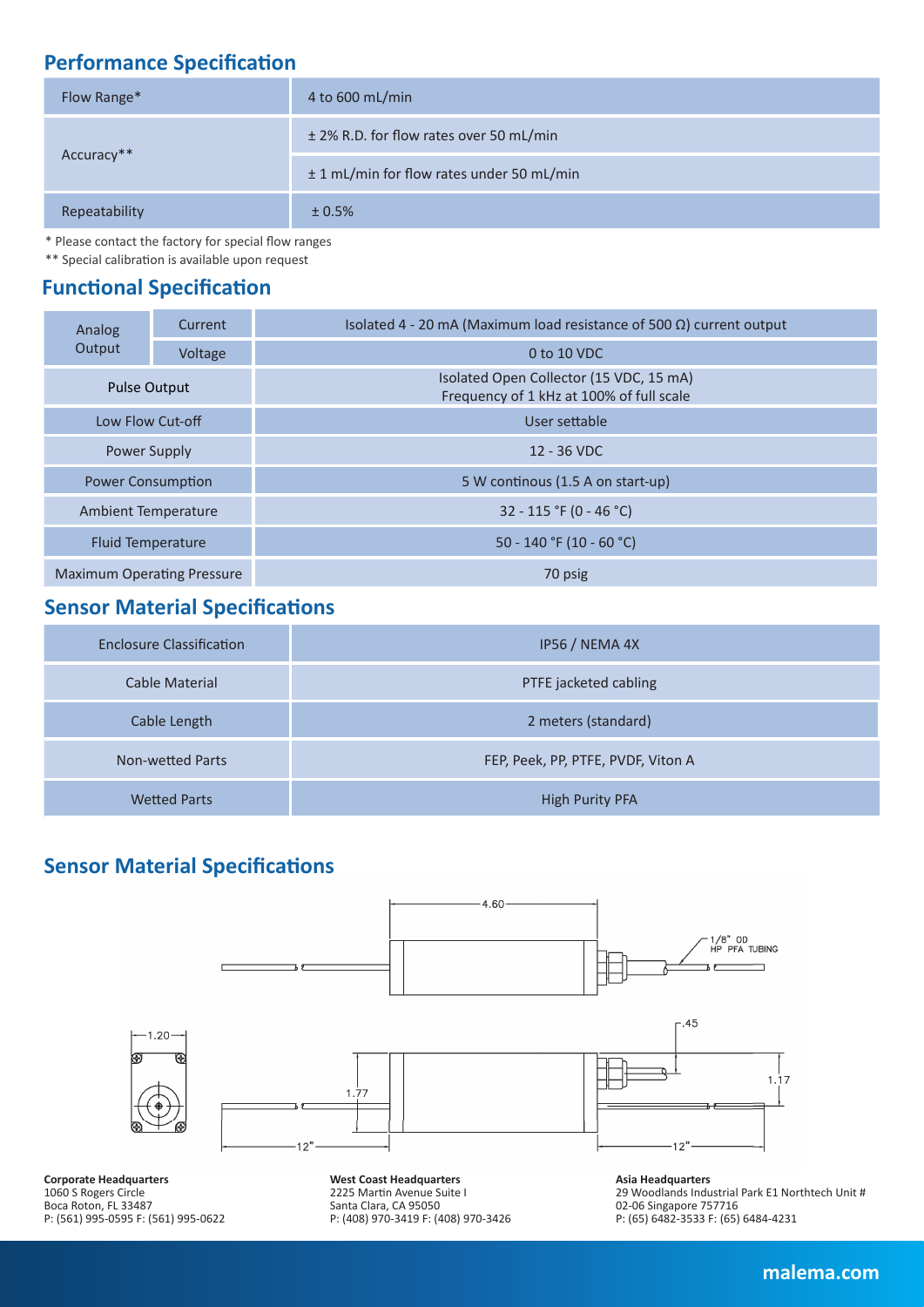## **Flow Range and Tubing Dimensions**

| <b>Flow Range</b> | 4 - 600 ccm |       |  |  |  |
|-------------------|-------------|-------|--|--|--|
| Tube              | Inner       | 1/16" |  |  |  |
| Diameter          | Outer       |       |  |  |  |

## **Converter Material Specifications**

| <b>Enclosure Classification</b> | IP20 (indoor use)           |  |  |
|---------------------------------|-----------------------------|--|--|
| <b>Mass</b>                     | 156 g (5.5 oz)              |  |  |
| <b>Materials</b>                | Annodized Aluminum, Plastic |  |  |

#### **Converter Dimensions**







**West Coast Headquarters** 2225 Martin Avenue Suite I Santa Clara, CA 95050 P: (408) 970-3419 F: (408) 970-3426

#### **Asia Headquarters**

29 Woodlands Industrial Park E1 Northtech Unit # 02-06 Singapore 757716 P: (65) 6482-3533 F: (65) 6484-4231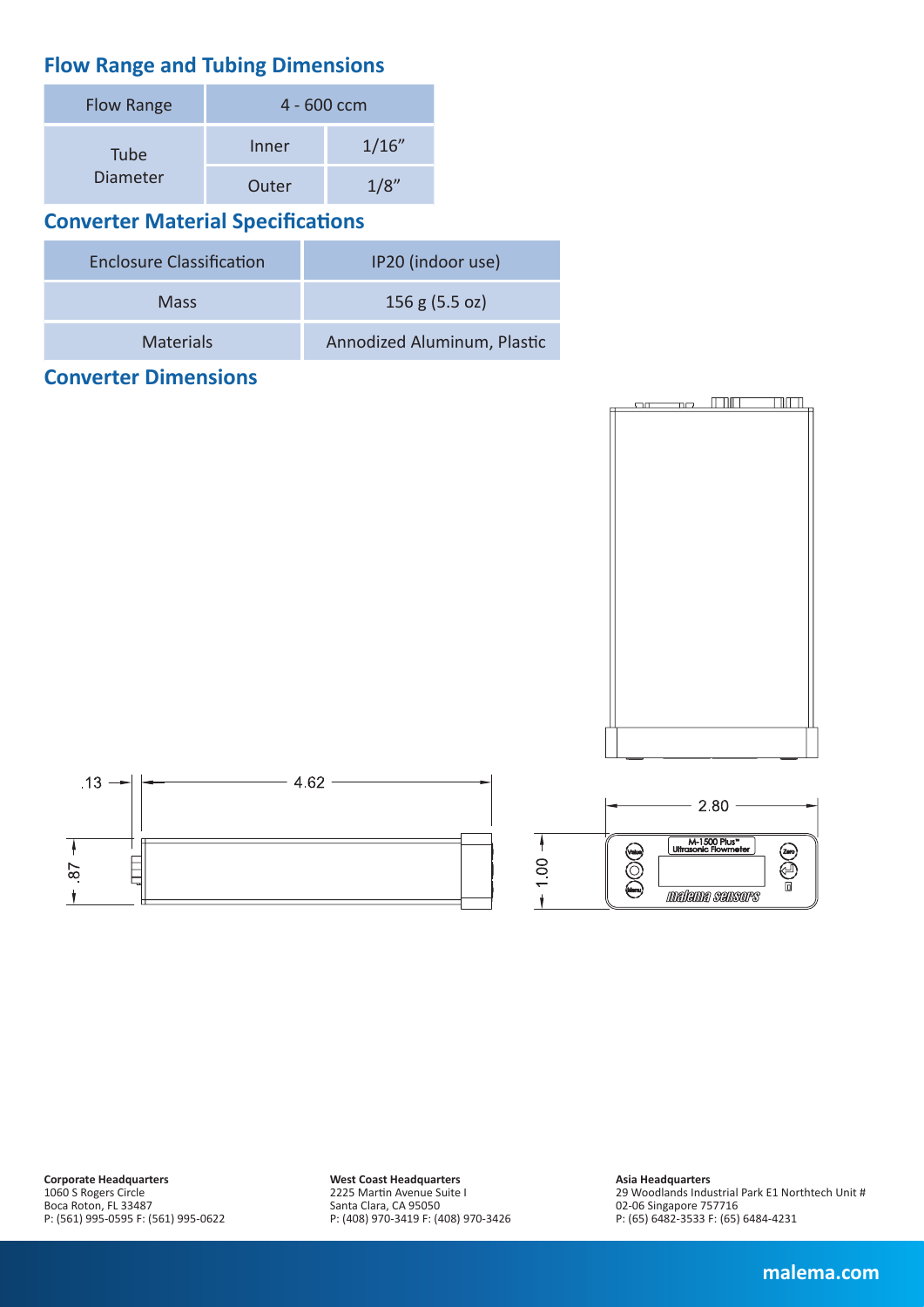#### **Mounting Bracket Dimensions**



#### **Cautions On Installation**

- Installation Area for Flow Detector: Select the area of pipe where no air or gas bubbles exist in the flow.
- Mounting of flow detector: Recommend to install detector vertically with upward flow, in order to prevent deposit of slurry or bubbles in low flowrate conditions.
- Location of control valve: If a flow control valve is installed in the piping, it should be located on the downstream side of the flow detector to keep the fluid pressure high. The high fluid pressure will prevent the formation of bubbles in the flow.
- Noise Suppression: All electrical noise sources near the flowmeter, such as power relays or solenoid valves, should be fitted with a surge suppressor.
- Signal Cable Wiring: Keep signal cables away from high voltage or high current power cables to avoid induced electrical noise.

**Corporate Headquarters** 1060 S Rogers Circle Boca Roton, FL 33487 P: (561) 995-0595 F: (561) 995-0622 **West Coast Headquarters** 2225 Martin Avenue Suite I Santa Clara, CA 95050 P: (408) 970-3419 F: (408) 970-3426 **Asia Headquarters** 29 Woodlands Industrial Park E1 Northtech Unit # 02-06 Singapore 757716 P: (65) 6482-3533 F: (65) 6484-4231